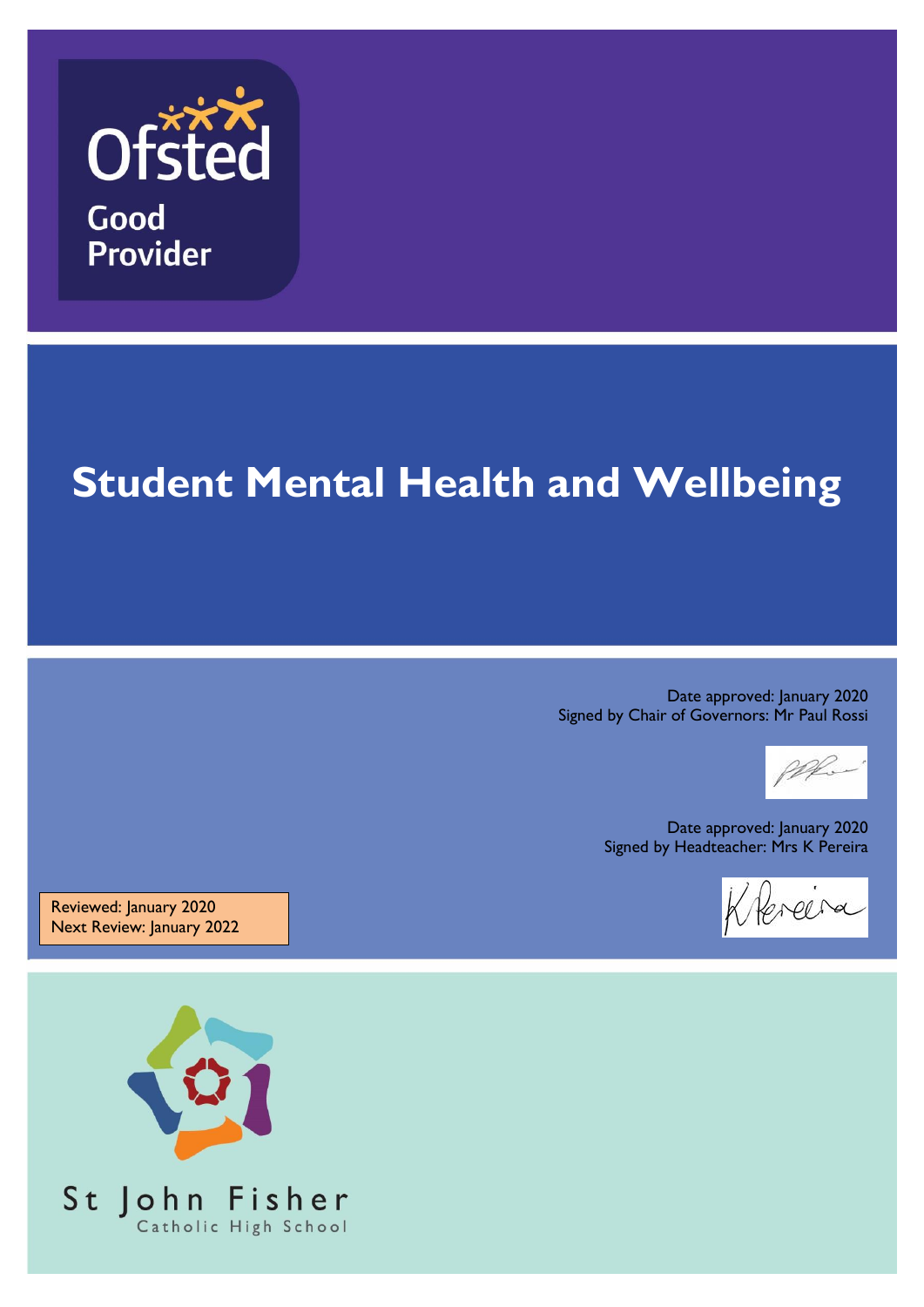## **Contents**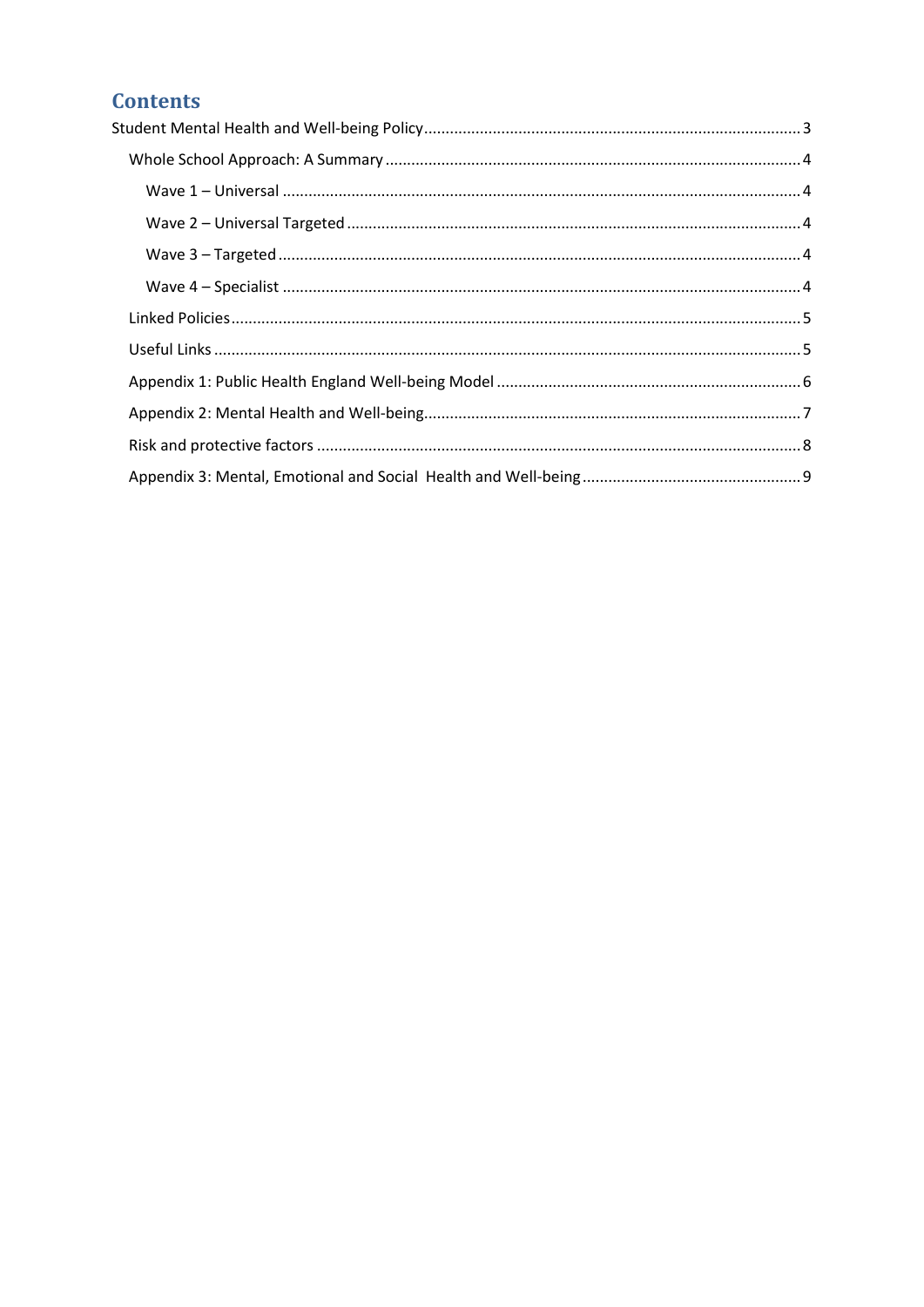## <span id="page-2-0"></span>**Student Mental Health and Well-being Policy**

#### **"***I have come that they may have life and have it to the full***" John 10:10**

St John Fisher Catholic High School recognises that the physical, mental and social health and wellbeing of students is of the utmost importance and our school has a pivotal role to play in this. We also believe that the Catholic, inclusive ethos of our school promotes the health and well-being of students and staff.

Physically Healthy students understand:

- The importance of a healthy diet and the need to make sensible choices
- The importance of regular exercise
- The importance of regular sleep
- The risks associated with smoking, drugs and alcohol
- The importance of good personal hygiene
- The importance of having an awareness of their bodies and identifying when something is wrong
- How to manage illness proportionately and when it is appropriate to seek medical advice
- Respect their bodies and insist on others doing the same

Mentally healthy students have the ability to:

- develop psychologically, emotionally, intellectually and spiritually
- initiate, develop and sustain mutually satisfying personal relationships
- use and enjoy solitude
- become aware of others and empathise with them
- play and learn
- develop a sense of right and wrong
- confront and resolve problems and setbacks and learn from them.

Socially healthy students are able to:

- Form positive and appropriate relationships with family members, peers and other appropriate adults
- Understand the importance of kindness and treating others with respect and compassion
- Manage difficult situations with their peers and know how to ask for help
- Recognise when a relationship is unhealthy and advocate for themselves
- Understand the risks of child sexual and child criminal exploitation and keep themselves safe from this
- Confidently manage a range of formal and informal social situations
- Become active and responsible members of our school community and wider society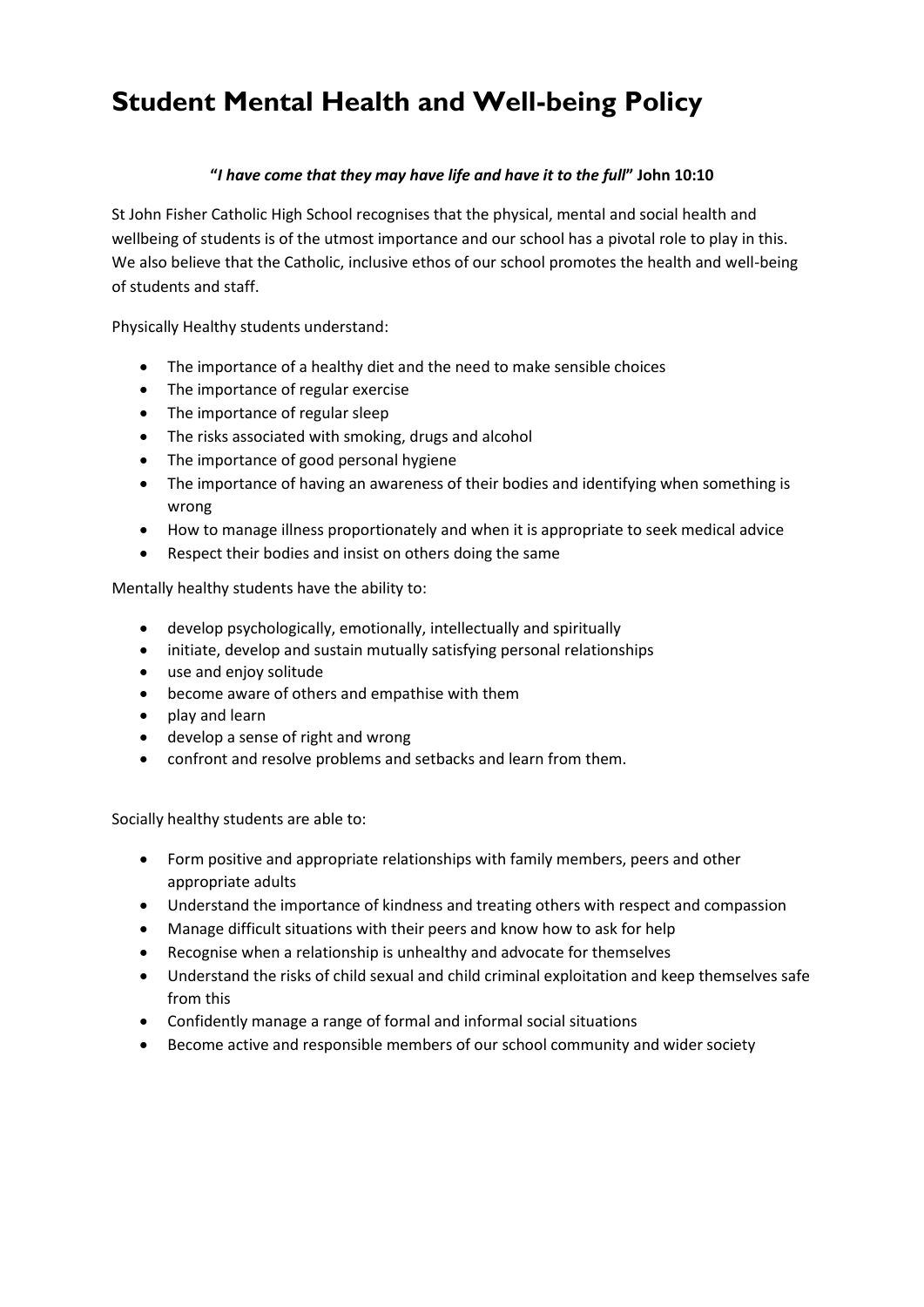## <span id="page-3-0"></span>**Whole School Approach: A Summary**

We have adopted a waved approach for intervention across the school. While many of the examples reference emotional and social well-being, the same principles are in place for physical well-being.

In developing our whole school approach we have had regard to the eight principles to promote emotional health and well-being outlined in the Public Health England document of March 2015 (Appendix 1). We have also used the risk and protective factors outlined in the DfE 'Mental Health and Behaviour in schools' publication of 2015 (Appendix 2).

#### <span id="page-3-1"></span>**Wave 1 – Universal**

The emphasis here is on prevention. We deliver a comprehensive package across the curriculum and co-curriculum, as well as offering excellent pastoral support, so students are educated about staying healthy, understand the links between physical, emotional, mental and social well-being and develop strategies to support their personal health and well-being, while also offering each other the peer to peer support which is part of a healthy community. We view the leadership of students in this area as being crucial to its success, for example through our Sports leaders programme, House Ambassadors, School Council and also through the #BeeU well-being brand. There is also an emphasis on promoting staff wellbeing and ensuring that members of staff are fully trained to support and empower students.

#### <span id="page-3-2"></span>**Wave 2 – Universal Targeted**

We look to identify students in need of a little extra support early, perhaps anticipating future problems or noticing students up who we feel need some additional nurture. We adopt a strategic approach to the identification of students ('triage') and also measure the impact of the time limited interventions we put in place. Parental communication is prioritised at this stage, working in partnership for the benefit of the students.

#### <span id="page-3-3"></span>**Wave 3 – Targeted**

This wave is for students who have not responded as expected to the wave 2 intervention, or who have experienced a traumatic event or health issue that requires specialist support. Timely triage conversations within school are one of the most important aspects here as well as partnership with external services, as well as ensuring that all agencies involved communicate effectively and do not duplicate the support offered. The ongoing support at this stage is monitored through Inclusion Forum.

#### <span id="page-3-4"></span>**Wave 4 – Specialist**

This wave is for urgent health issues and will involve an emergency referral to A&E, CAMHS or Social Care. The Lead DP will always be involved in the triage conversation along with a member of the SEND team. The School Nurse will also be involved in the signposting conversation. The safety of the student is paramount and we will look at managing risk for the student in school, how they access an appropriate curriculum and whether they require off site education in the case of illness.

For further information on the waved approach please see Appendix 3.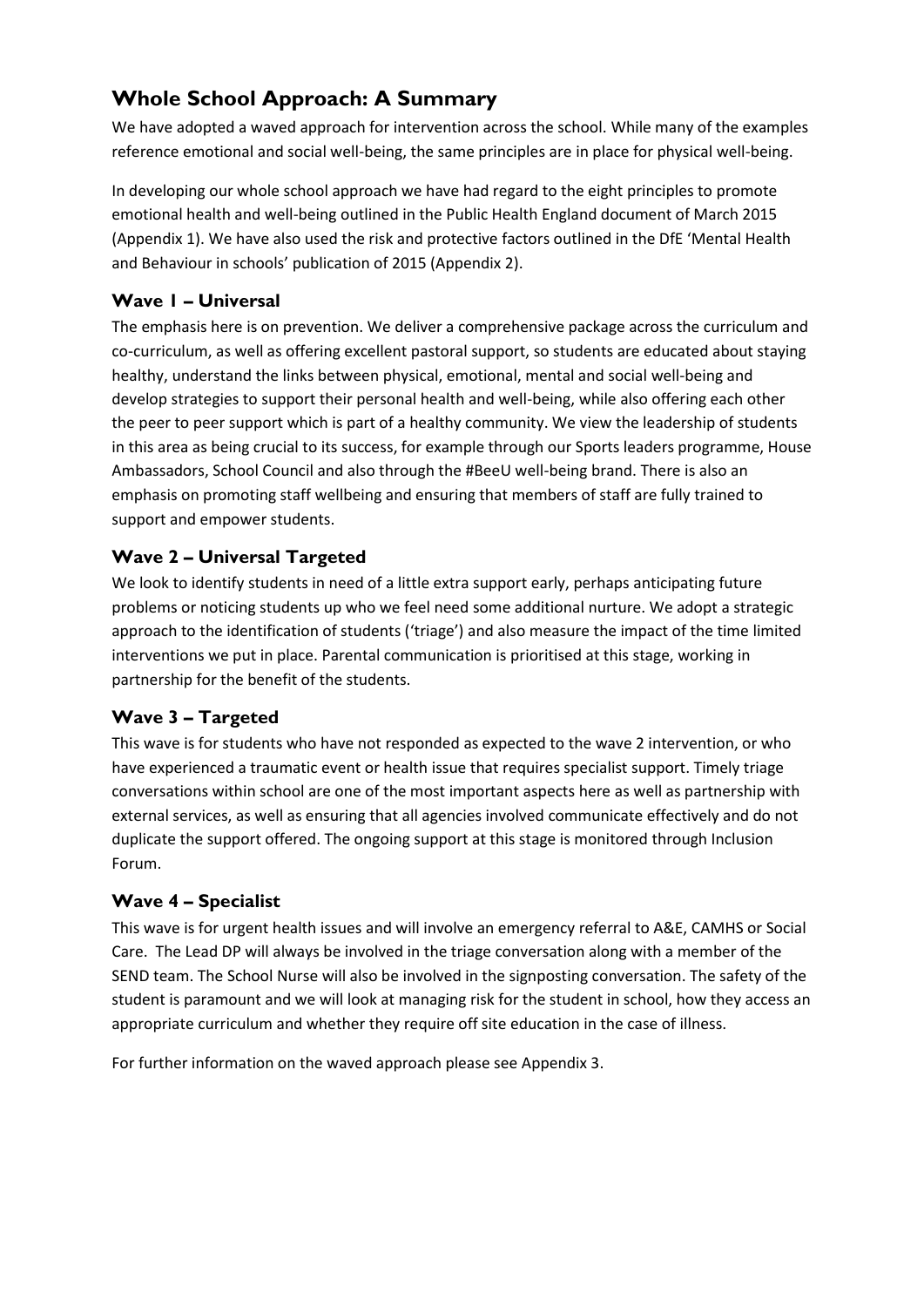### <span id="page-4-0"></span>**Linked Policies**

This is a brief policy that is designed to be read in conjunction with other school polices including:

Safeguarding Policy Anti-bullying policy E-safety policy SEND policy SEND Information Report Attendance policy Mobile technology policy Behaviour for Learning Policy Children in Care policy Complaints policy SRE Policy Equality and Diversity Policy Careers Strategy

#### <span id="page-4-1"></span>**Useful Links**

<https://www.mind.org.uk/>

<https://www.who.int/news-room/facts-in-pictures/detail/mental-health>

<https://www.samaritans.org/>

<https://www.gov.uk/government/publications/mental-health-and-behaviour-in-schools--2>

<https://www.england.nhs.uk/mental-health/>

<https://www.gov.uk/government/publications/supporting-mental-health-in-schools-and-colleges>

<https://www.gov.uk/government/publications/mental-health-and-wellbeing-provision-in-schools>

[https://www.gov.uk/government/publications/promoting-children-and-young-peoples-emotional](https://www.gov.uk/government/publications/promoting-children-and-young-peoples-emotional-health-and-wellbeing)[health-and-wellbeing](https://www.gov.uk/government/publications/promoting-children-and-young-peoples-emotional-health-and-wellbeing)

<https://www.gov.uk/government/publications/send-code-of-practice-0-to-25>

<https://mhfaengland.org/>

<http://chums.uk.com/cambs-pborough-services/>

[www.kooth.com](file://///sjf-staff/officeshared$/Policies&Procedures/Draft%20Policies/www.kooth.com)

[https://www.cpft.nhs.uk/training/primary-care-child-and-adolescent-mental-health-services-north](https://www.cpft.nhs.uk/training/primary-care-child-and-adolescent-mental-health-services-north-team.htm)[team.htm](https://www.cpft.nhs.uk/training/primary-care-child-and-adolescent-mental-health-services-north-team.htm)

**Approved by the Governing Body:** 15 January 2020

**Review Date: January 2022 Staff Member Responsible:** AHT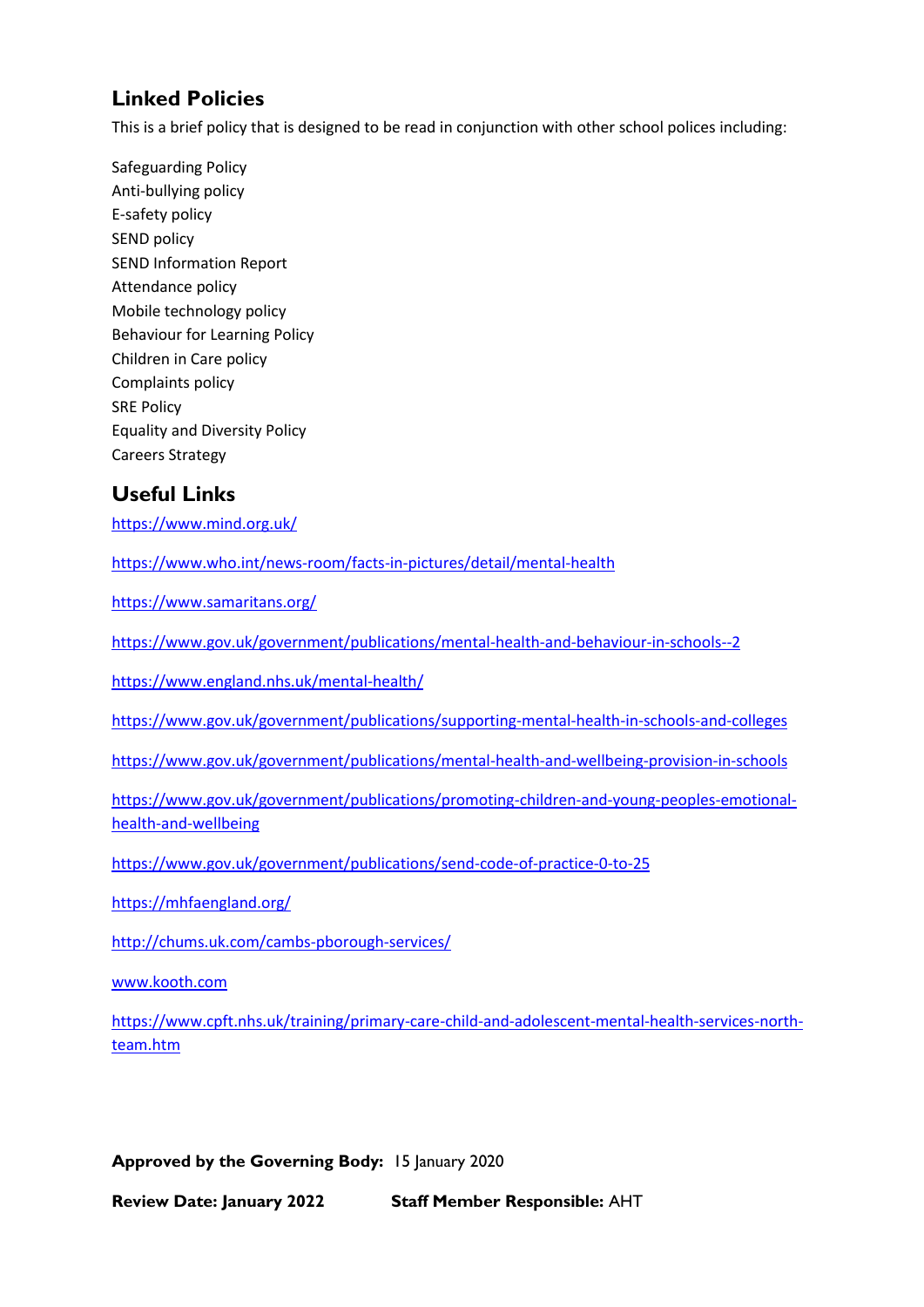#### <span id="page-5-0"></span>Appendix 1: Public Health England Well-being Model

An ethos and environment that promotes respect and values diversity

Curriculum, teaching and learning to promote resilience and support social and emotional **learning** 

**Targeted** support and appropriate referral

Leadership and management that supports and champions efforts to promote emotional health and wellbeing

Enabling student voice to influence decisions.

**Working with** parents/carers

**Staff** development to support their own. wellbeing and that of students

Identifying need and monitoring impact of *interventions*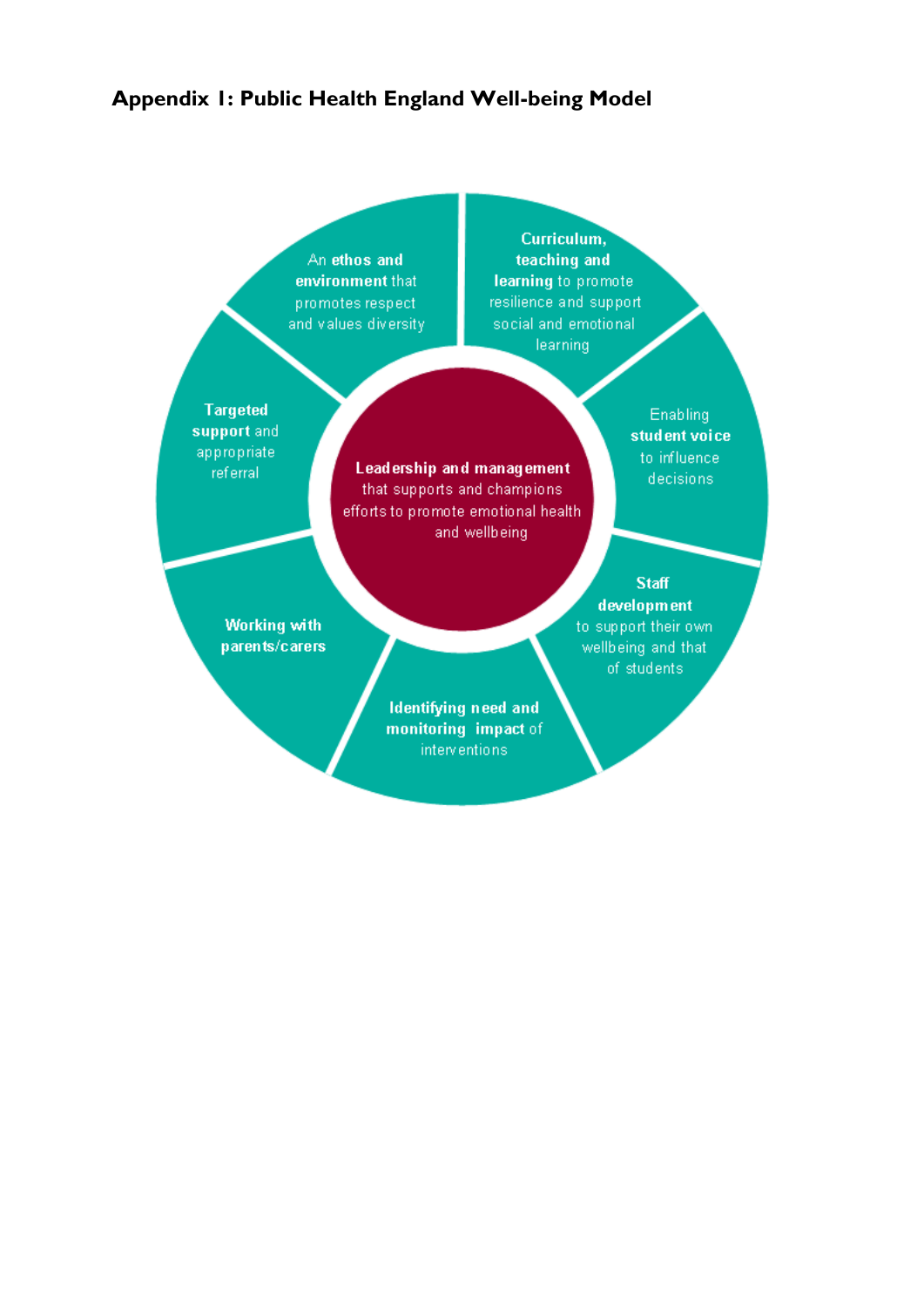## <span id="page-6-0"></span>**Appendix 2: Mental Health and Well-being**

There are many resources available for schools to support good mental health and emotional wellbeing. School should be a safe and affirming place for students where they can develop a sense of belonging and feel able to trust and talk openly with adults.

Mental health is state of well-being in which every individual realises his or her own potential, can cope with the normal stresses of life, can work productively and fruitfully, and is able to make a contribution to his or her community.

Mental health is everyone's business because  $9.8\%$  of children aged  $5 - 16$  have a clinically diagnosed mental health disorder. A further 15% of children have less severe problems that put them at increased risk of developing mental health problems in the future. This means that 25% of 5 – 16 year olds are affected by a spectrum of poor mental health.

Mental health problems can be defined as follows:

- Emotional disorders e.g. phobias, anxiety states, depression
- Conduct disorders e.g. defiance, fire-setting, anti-social behaviour
- Hyperkinetic disorders e.g. disturbance of activity and attention
- Developmental disorders e.g. delay in acquiring specific skills
- Attachment disorders e.g. children who are markedly distressed or socially impaired as a result of an extremely abnormal pattern of attachment to parents or care-givers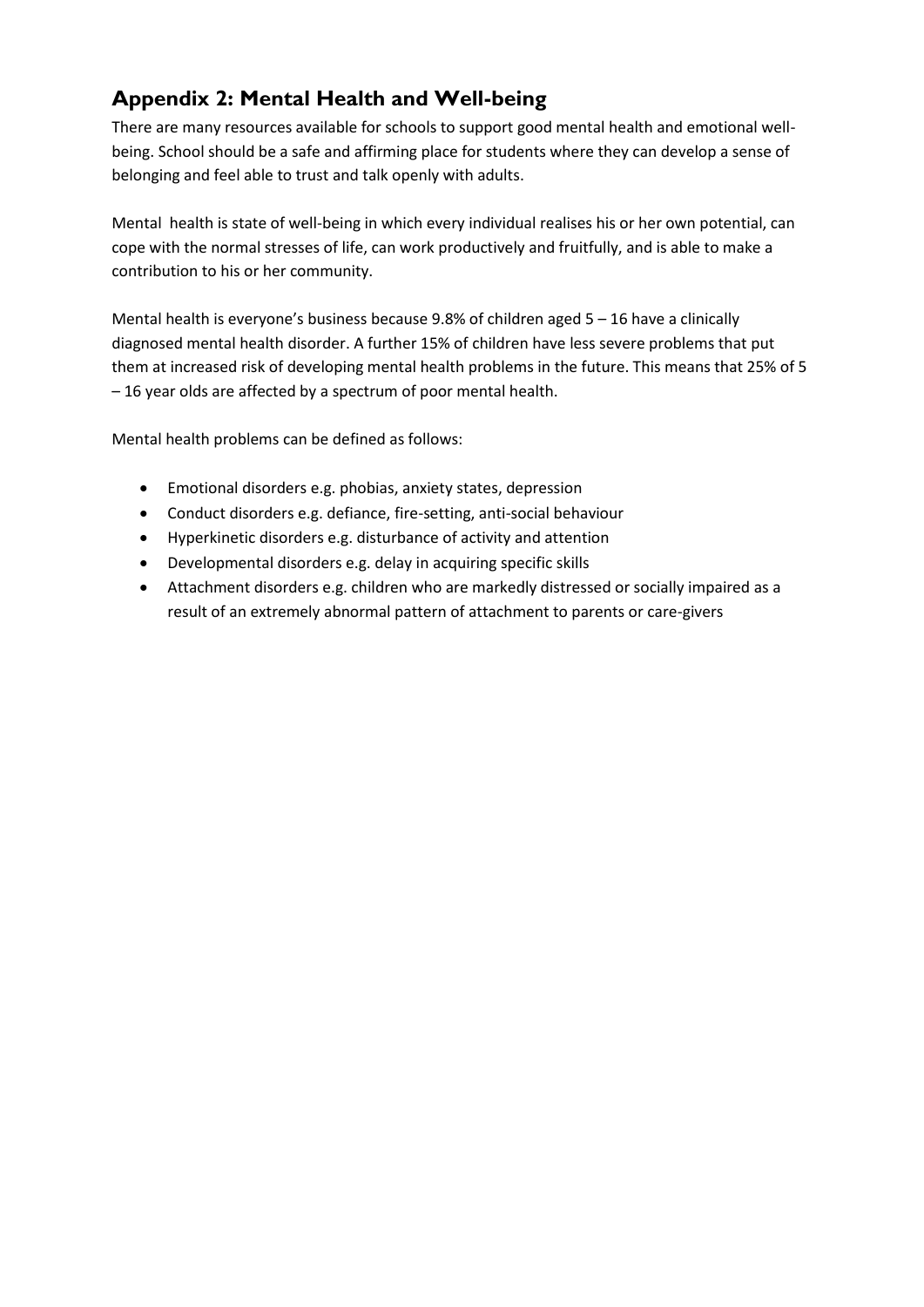## <span id="page-7-0"></span>**Risk and protective factors**

|               | Risk factors                           | Protective factors                           |
|---------------|----------------------------------------|----------------------------------------------|
| In the child  | Genetic influences                     | Being female (in younger children)           |
|               | Low IQ and learning difficulties       | Secure attachment experience                 |
|               | Specific development delay or neur-    | Outgoing temperament as an infant            |
|               | diversity                              | Good communication skills and sociability    |
|               | <b>Communication difficulties</b>      | Being a planner and having a belief n        |
|               | Difficult temperament                  | control                                      |
|               | Physical illness                       | Humour                                       |
|               | Academic failure                       | Problem solving skills and a positive        |
|               | Low self esteem                        | attitude                                     |
|               |                                        | Experiences of success and achievement       |
|               |                                        | Faith or spirituality                        |
|               |                                        | Capacity to reflect                          |
| In the family | Overt parental conflict including DV   | At least on good parent - child relationship |
|               | Family breakdown (including children   | (or one supportive adult)                    |
|               | being taken into care / adopted)       | Affection                                    |
|               | Inconsistent or unclear discipline     | Clear, consistent discipline                 |
|               | Hostile or rejecting relationships     | Support for education                        |
|               | Failure to adapt to a child's changing | Supportive long term relationship or the     |
|               | needs                                  | absence of severe discord                    |
|               | Abuse -physical / sexual / emotional   |                                              |
|               | Parental psychiatric illness           |                                              |
|               | Parental criminality, alcoholism or    |                                              |
|               | personality disorder                   |                                              |
|               | Death and loss, including loss of      |                                              |
|               | friendships                            |                                              |
| In the school | <b>Bullying</b>                        | Clear behaviour and anti-bullying policies   |
|               | Discrimination                         | Open doors for children to raise problems    |
|               | Breakdown in or lack of positive       | Whole school approach to promoting           |
|               | friendships                            | positive mental health                       |
|               | Deviant peer influence                 | Positive classroom management                |
|               | Peer pressure                          | Sense of belonging                           |
|               | Poor pupil / teacher relationships     | Positive peer influence                      |
| In the        | Socio-economic disadvantage            | Wider supportive network                     |
| community     | Homelessness                           | Good housing                                 |
|               | Disaster / accidents / war             | High standard of living                      |
|               | Discrimination                         | Schools with high morale                     |
|               | Other significant life events          | Opportunities for valued social roles        |
|               |                                        | Range of sport / leisure activities          |

For most students, there is a balance between risk and protective factors. Difficult events can trigger changes e.g:

- Loss / separation (death, divorce, hospitalisation, loss of friendships, family conflict)
- Life changes (birth of a sibling, house or school move, emigration, transition from primary to secondary)
- Traumatic events (abuse, DV, bullying, accidents, injuries)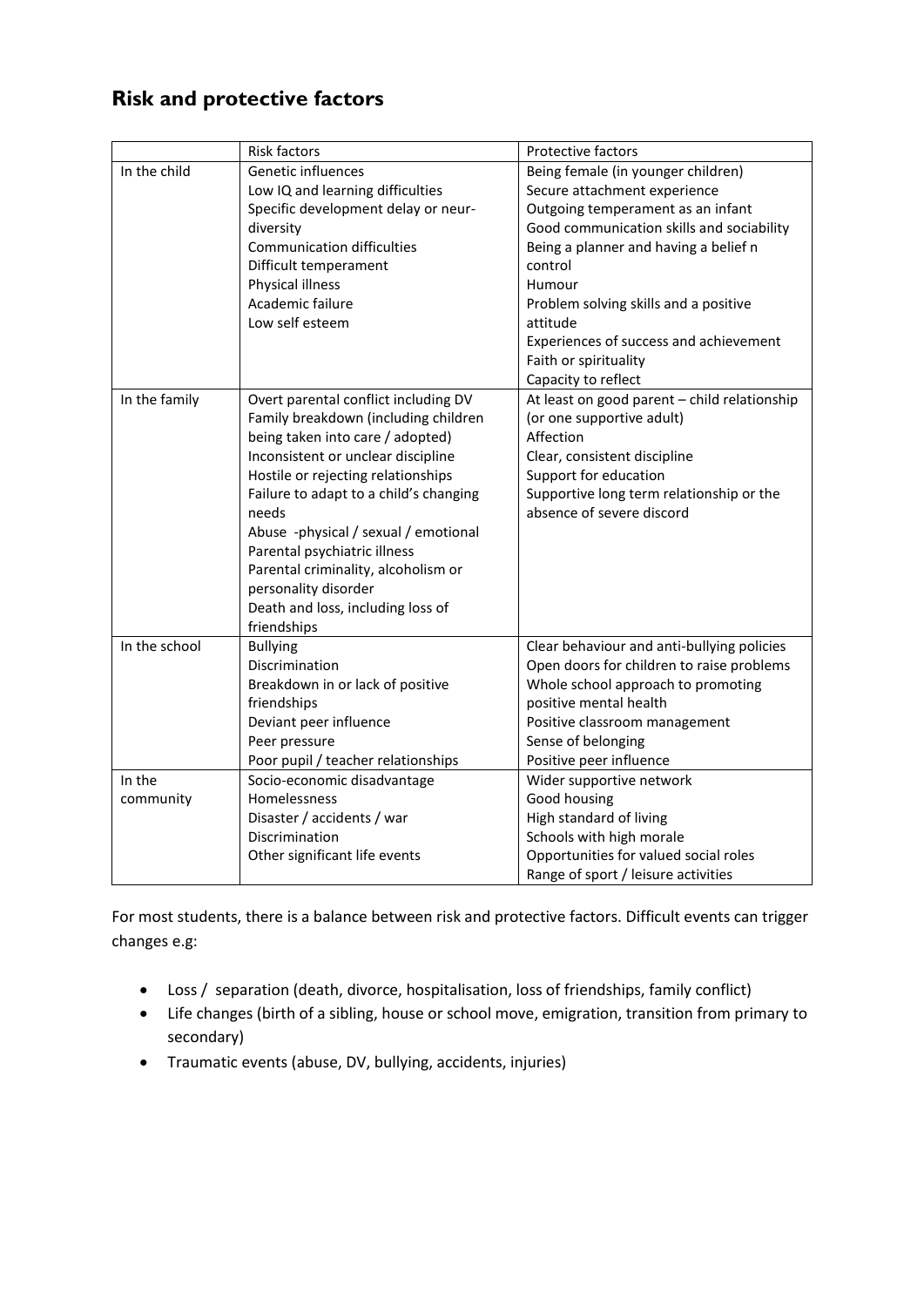<span id="page-8-0"></span>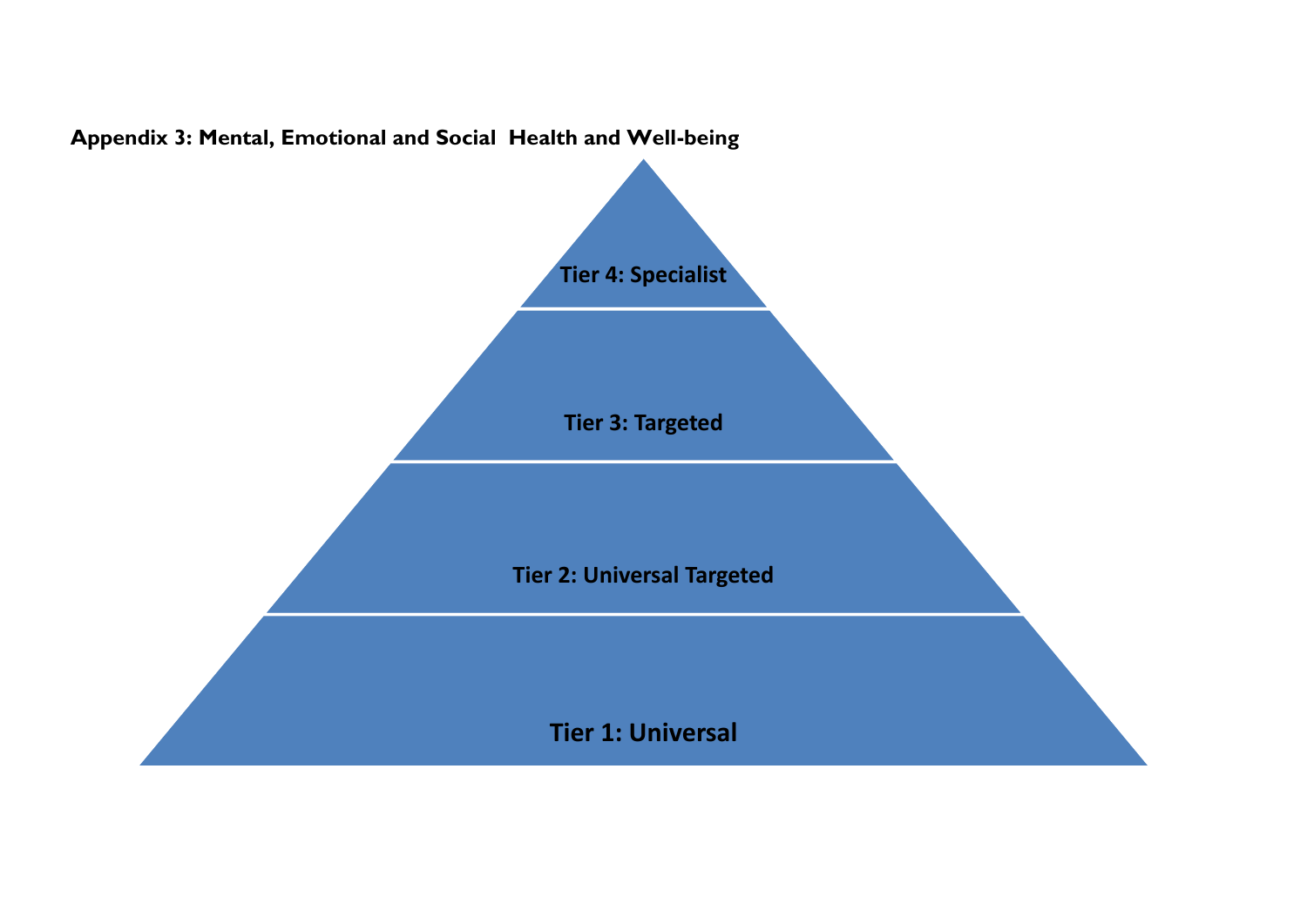|                                  | Identification                                                                                                                                                                                                                                                                                                                                                                                                                                       | <b>Triage and Leadership</b>                                                                                                                                                                                                                                            | <b>Intervention and Support</b>                                                                                                                                                                                                                                                                                                                                                                                                                                                                                                                                                                                                                                                                        |
|----------------------------------|------------------------------------------------------------------------------------------------------------------------------------------------------------------------------------------------------------------------------------------------------------------------------------------------------------------------------------------------------------------------------------------------------------------------------------------------------|-------------------------------------------------------------------------------------------------------------------------------------------------------------------------------------------------------------------------------------------------------------------------|--------------------------------------------------------------------------------------------------------------------------------------------------------------------------------------------------------------------------------------------------------------------------------------------------------------------------------------------------------------------------------------------------------------------------------------------------------------------------------------------------------------------------------------------------------------------------------------------------------------------------------------------------------------------------------------------------------|
| Tier 1:<br>Universal             | SNAP-B screening for students on<br>$\bullet$<br>entry to school<br>Use of transition information<br>$\bullet$<br><b>Inclusion Forum</b><br>Monitoring of behaviour and<br>academic data<br>Academic tutoring<br>$\bullet$                                                                                                                                                                                                                           | School Mental Health Lead: Catherine Wilson<br>Assistant Head Teacher: Atul Karia<br><b>Heads of House</b><br>Student well-being group<br>Student well-being champion: Zainia James                                                                                     | Whole school approach to wellbeing including:<br>PSHE programme, including understanding of<br>mental health, Mindfulness, developing<br>resilience and self-esteem, PIxL Them and Us,<br>SRE, anti-bullying<br>Pastoral support: tutor, student support officer<br>Heroes and other peer mentoring<br>School ethos and faith, including challenging<br>stereotypes<br>Chaplaincy Team<br>$\bullet$<br>Learning Support team<br><b>EAL</b> team<br>Robust school policies e.g. behaviour for<br>learning, anti-bullying, SEND, safeguarding, e-<br>safety, SRE<br>Effective staff training and understanding<br>Student led activities - stressless, beeu<br>$\bullet$                                 |
| Tier 2:<br>Universal<br>Targeted | Concern raised about low mood /<br>$\bullet$<br>lack of self-esteem / lack of<br>resilience / social isolation / unusual<br>behaviours / increased episodes of<br>anti-social behaviour<br>Placed on SEND monitoring list<br>$\bullet$<br>(SEMH), coded as 2 in SEN info on<br><b>SIMs</b><br>Parents notified and signposted to<br>$\bullet$<br>support as appropriate<br>SDQ / SNAP-B to be completed as<br>$\bullet$<br>baseline for intervention | Concerns triaged at Inclusion Forum<br>$\bullet$<br>and collective decisions (Pastoral<br>and SEND teams) made about<br>pathways<br>EHWPs to be consulted for<br>signposting if required<br>School Nurse input<br>Mental health First aiders: C Wilson<br>and L Roberts | .b Mindfulness course (10 weeks)<br>$\bullet$<br>Social skills group (6 weeks)<br>$\bullet$<br>Building resilience and self-esteem course (6<br>$\bullet$<br>weeks)<br>Boxing (6 weeks)<br>$\bullet$<br>Targeted peer mentoring<br>Emotional literacy package (8 weeks)<br>$\bullet$<br>Inclusion forum should discuss whether an EHA<br>would be appropriate if there are other factors<br>affecting the family in order to gain additional<br>external support (e.g. Youth worker)<br>Academic screening to identify any masked<br>learning needs and appropriate academic<br>support if required<br>Additional SSO / link TA 1:1 time<br>Signposting to Kooth (over 13s) and CHUMs<br>Time out card |